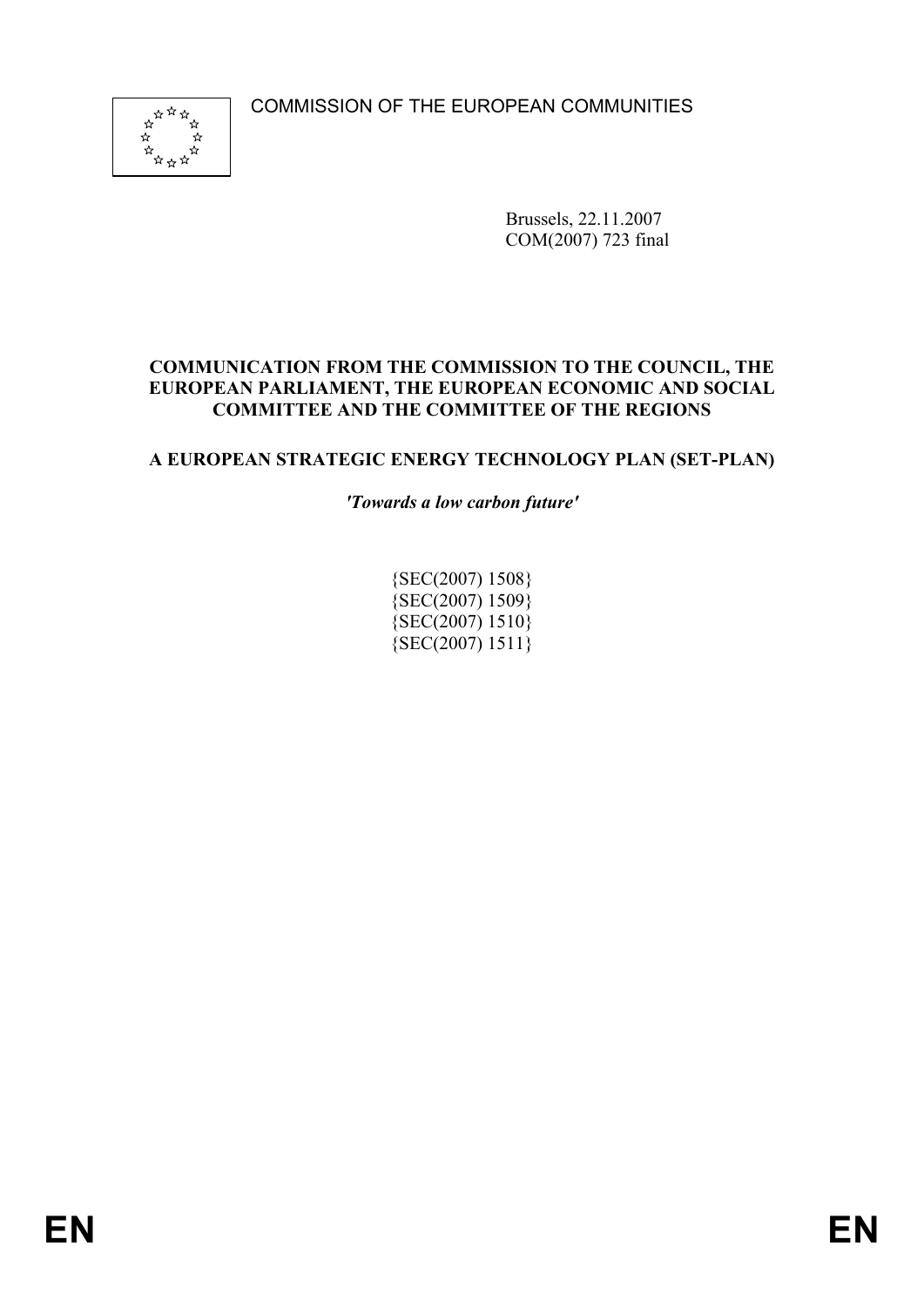#### **COMMUNICATION FROM THE COMMISSION TO THE COUNCIL, THE EUROPEAN PARLIAMENT, THE EUROPEAN ECONOMIC AND SOCIAL COMMITTEE AND THE COMMITTEE OF THE REGIONS**

#### **A EUROPEAN STRATEGIC ENERGY TECHNOLOGY PLAN (SET-PLAN)**

### **(Text with EEA relevance)**

*"We are facing major challenges which do not stop at national borders. The European Union is our response to these challenges."* 

#### *– Declaration on the occasion of the fiftieth anniversary of the signature of the Treaties of Rome, Berlin 2007*

#### 1. THE NEED FOR A EUROPEAN STRATEGIC ENERGY TECHNOLOGY PLAN (SET-**PLAN)**

#### *Technology is vital piece of the Energy Policy jigsaw*

Europe needs to act now, together, to deliver sustainable, secure and competitive energy. The inter-related challenges of climate change, security of energy supply and competitiveness are multifaceted and require a coordinated response. We are piecing together a far-reaching jigsaw of policies and measures: binding targets for 2020 to reduce greenhouse gas emissions by 20% and ensure 20% of renewable energy sources in the EU energy mix; a plan to reduce EU global primary energy use by 20% by 2020; carbon pricing through the Emissions Trading Scheme and energy taxation; a competitive Internal Energy Market; an international energy policy. And now, we need a dedicated policy to accelerate the development and deployment of cost-effective low carbon technologies.

Harnessing technology is vital to achieve the Energy Policy for Europe objectives adopted by the European Council on 9 March  $2007<sup>1</sup>$ . To meet the targets, we need to lower the cost of clean energy and put EU industry at the forefront of the rapidly growing low carbon technology sector. In the longer term, new generations of technologies have to be developed through breakthroughs in research if we are to meet the greater ambition of reducing our greenhouse gas emissions by 60-80% by 2050.

<sup>1</sup> European Council conclusions adopted on the basis of the Commission's Energy Package, e.g. the Communications: 'An Energy Policy for Europe' COM(2007)1, 'Limiting global climate change to 2 degrees Celsius' COM(2007)2 and 'Towards a European Strategic Energy Technology Plan' COM (2006)847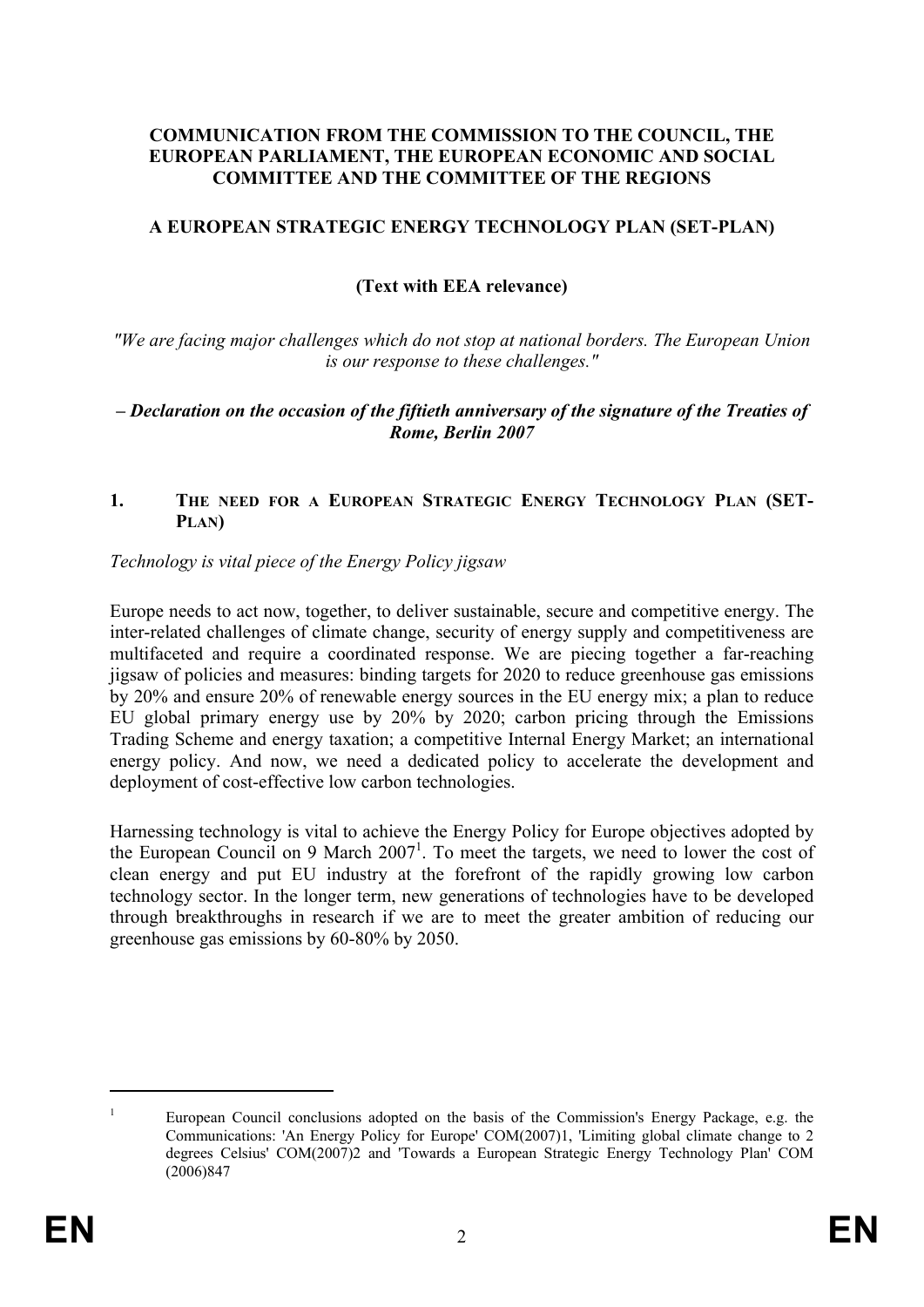#### *Today we are falling short*

Current trends and their projections into the future show that we are not on a pathway to meet our energy policy objectives. Since the oil price shocks in the 70s and 80s, Europe has enjoyed inexpensive and plentiful energy supplies. The easy availability of resources, no carbon constraints and the commercial imperatives of market forces have not only left us dependent on fossil fuels, but have also tempered the interest for innovation and investment in new energy technologies. This has been described as the greatest and widest-ranging market failure ever seen.

Public and private energy research budgets in the EU have declined substantially since peaking in the 1980s in response to the energy price shocks. This has led to an accumulated under-investment in energy research capacities and infrastructures. If EU governments were investing today at the same rate as in 1980, the total EU public expenditure for the development of energy technologies would be four times the current level of investment of around 2.5 billion euros per year.

### *Intrinsic weaknesses in energy innovation*

The energy innovation process, from initial conception to market penetration, also suffers from unique structural weaknesses. It is characterised by long lead times, often decades, to mass market due to the scale of the investments needed and the technological and regulatory inertia inherent in existing energy systems. Innovation faces entrenched 'locked-in' carbonbased infrastructure investments, dominant actors, imposed price caps, changing regulatory frameworks and network connection challenges.

The market take-up of new energy technologies is additionally hampered by the commodity nature of energy. New technologies are generally more expensive than those they replace while not providing a better energy service. The immediate benefits tend to accrue to society rather than the buyers. Some technologies face social acceptance issues and often require additional up-front integration costs to fit into the existing energy system. Legal and administrative barriers complete this innovation averse framework.

In short, there is neither a natural market appetite nor a short-term business benefit for such technologies. This market gap between supply and demand is often referred to as the 'valley of death' for low carbon energy technologies. Public intervention to support energy innovation is thus both necessary and justified.

### *Europe should lead the world in energy technologies*

Member States working alone will have difficulty in creating the conditions necessary to allow industry to compete in global markets. The main global players, the United States and Japan, but also emerging economies such as China, India and Brazil, are facing the same challenges and are multiplying their efforts to develop and commercialise new energy technologies. In the past two years, Japan adopted a strategic energy technology roadmap and the US adopted climate change science and technology programmes. Their market size, investment and research capacities far exceed those of most Member States. This is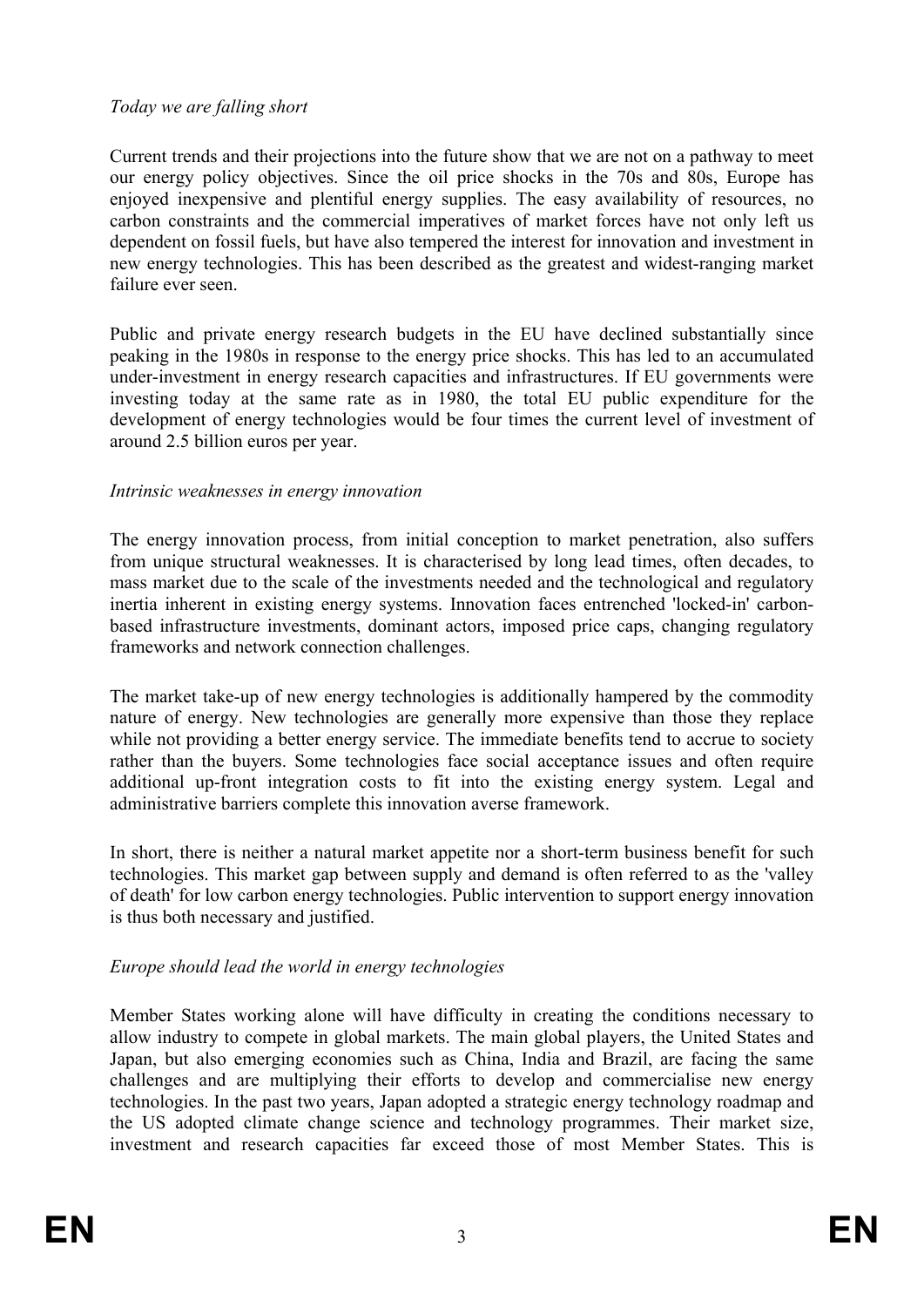compounded by the fragmentation, multiple non-aligned research strategies and sub-critical capacities that remain a prevailing characteristic of the EU research base.

The EU is leading the world in responding to climate change by adopting targets and putting a price on carbon through the Emissions Trading Scheme, as well as creating a truly internal energy market. We must act with equal determination and ambition on a policy for low carbon technologies. These are the conditions to catalyse a new industrial revolution. In a carbon constrained world, the mastery of technology will increasingly determine prosperity and competitiveness. If we fall behind in the intensifying global race to win low carbon technology markets, we may need to rely on imported technologies to meet our targets, missing out on huge commercial opportunities for EU businesses.

### *Time is of the essence*

The transition to a low carbon economy will take decades and touch every sector of the economy, but we cannot afford to delay action. Decisions taken over the next 10-15 years will have profound consequences for energy security, for climate change, for growth and jobs in Europe. The cost of action may be high, but the price of inactivity much higher. As an illustration of the scale of the problem, the Stern report<sup>2</sup> estimates that the cost of action could be limited to around 1% of global GDP per year, while inaction could result in losing 5-20% of global GDP annually.

## **2. ACHIEVING THE POLITICAL VISION**

The vision is of a Europe with a thriving and sustainable economy, with world leadership in a diverse portfolio of clean, efficient and low-carbon energy technologies as a motor for prosperity and a key contributor to growth and jobs. A Europe that has grasped the opportunities lying behind climate change and globalisation and that is contributing to addressing the global energy challenge, including increasing access to modern energy services in the developing world.

# *Energy efficiency*

First and foremost, we need a step change in efficiency in energy conversion, supply and enduse. In transport, buildings and industry, available technology opportunities must be turned into business opportunities. We need to fully harness the potential for information and communication technologies and organisational innovation, as well as use public policy and market-based instruments<sup>3</sup> to manage demand and encourage new markets. Several policies and measures are already in place to drive this process, notably the Energy Efficiency Action Plan and the Freight Logistics Action Plan, and the directives on Eco-design and on Energy Labelling of Energy Using Products, on Energy Services and on Building Performance. Other measures are in the pipeline, for example on CO2 emissions from cars, the Action Plan on Urban Mobility, a new phase of the Emissions Trading Scheme, and the initiatives on lead markets, sustainable production and consumption and sustainable industrial policy.

 $\overline{2}$ <sup>2</sup><br>Stern Review on the Economics of Climate Change – UK HM Treasury<br> $\frac{3}{2}$  (COM/2007)140 of 28.2.2007. Grass Repay on mortal hand instruments

COM(2007)140 of 28.3.2007, Green Paper on market based instruments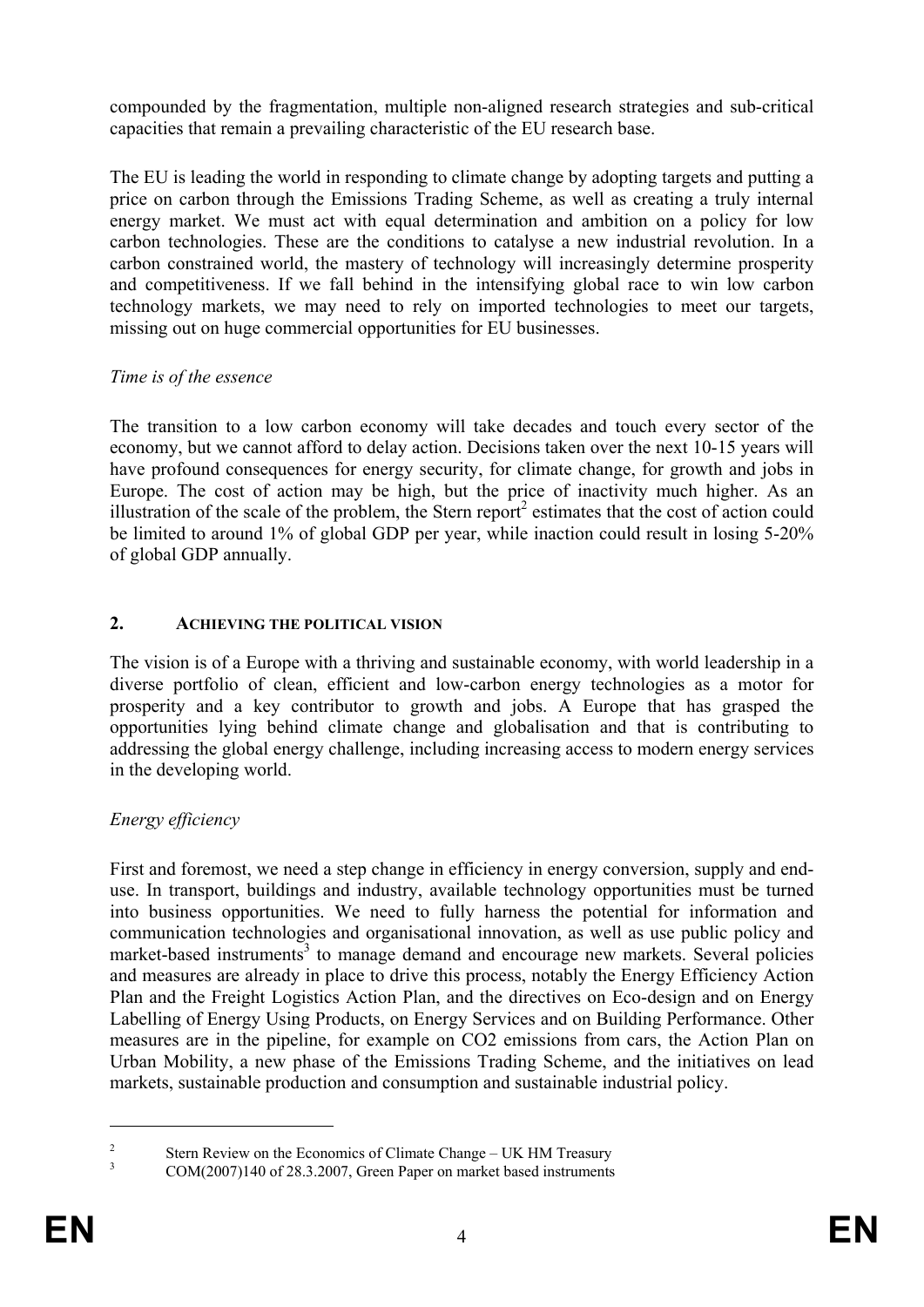#### *Achieving the 2020 targets*

For 2020, the technologies that will contribute to achieving the targets are available today or in the final stages of development. Low-carbon technologies in general remain expensive and face market penetration obstacles. Energy efficient technologies tend to have high upfront costs which deter market take-up. A twin-track approach is therefore needed: reinforced research to lower costs and improve performance; and pro-active support measures to create business opportunities, stimulate market development and address the non-technological barriers that discourage innovation and the market deployment of efficient and low carbon technologies.

*Key EU technology challenges for the next 10 years to meet the 2020 targets:* 

- *Make second generation biofuels competitive alternatives to fossil fuels, while respecting the sustainability of their production;*
- *Enable commercial use of technologies for CO2 capture, transport and storage through demonstration at industrial scale, including whole system efficiency and advanced research;*
- *Double the power generation capacity of the largest wind turbines, with off-shore wind as the lead application;*
- *Demonstrate commercial readiness of large-scale Photovoltaic (PV) and Concentrated Solar Power;*
- *Enable a single, smart European electricity grid able to accommodate the massive integration of renewable and decentralised energy sources;*
- *Bring to mass market more efficient energy conversion and end-use devices and systems, in buildings, transport and industry, such as poly-generation and fuel cells;*
- *Maintain competitiveness in fission technologies, together with long-term waste management solutions;*

*Achieving the 2050 vision* 

To achieve the 2050 vision, towards complete decarbonisation, we need to develop a new generation of technologies through major breakthroughs. Even if some of these technologies will have little impact by 2020, it is vital that we reinforce efforts today to ensure that they come on-stream as early as possible. We also have to plan for major organisational and infrastructure changes.

*Key EU technology challenges for the next 10 years to meet the 2050 vision:* 

– *Bring the next generation of renewable energy technologies to market competitiveness;* 

– *Achieve a breakthrough in the cost-efficiency of energy storage technologies;* 

– *Develop the technologies and create the conditions to enable industry to commercialise*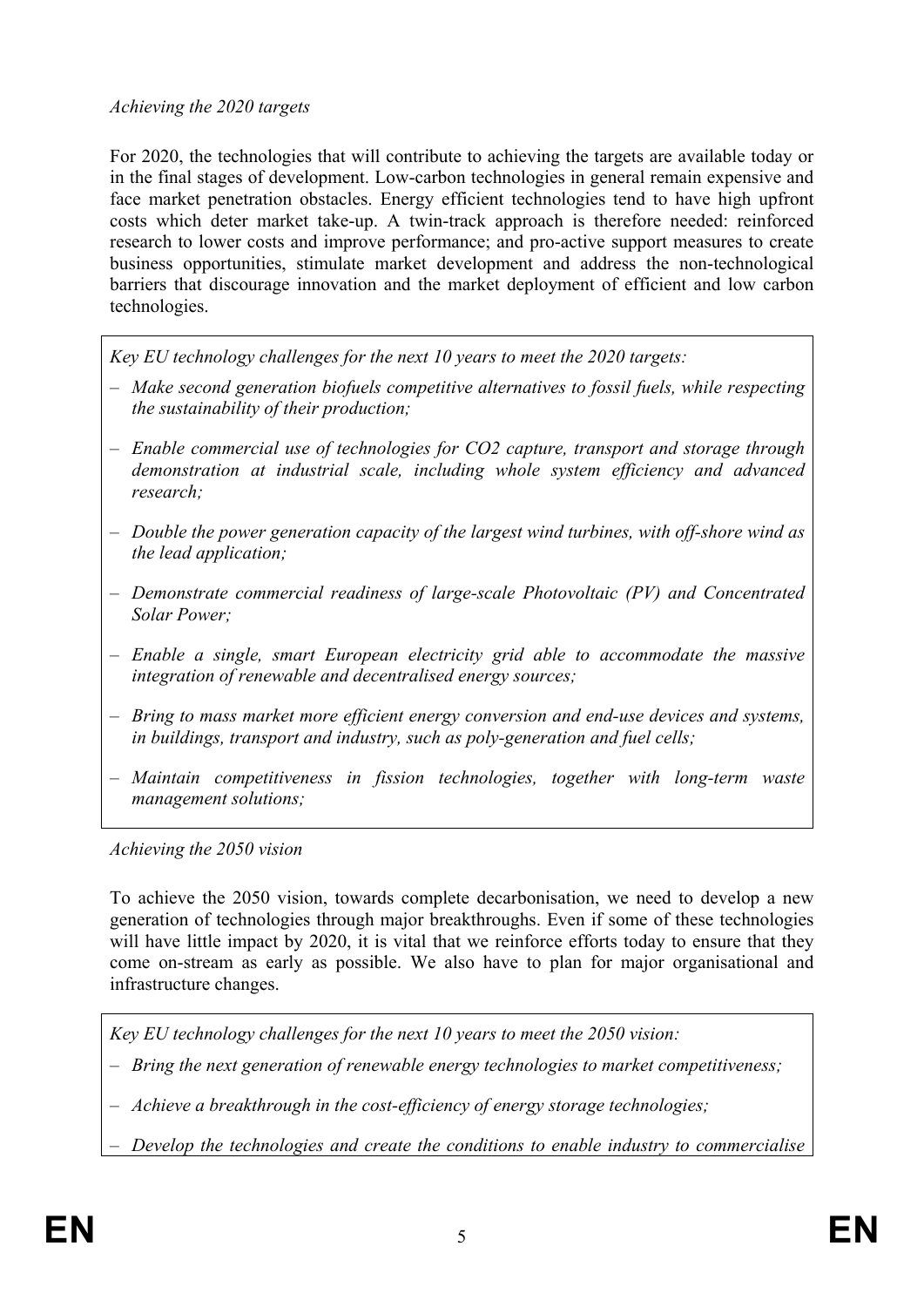*hydrogen fuel cell vehicles;* 

- *Complete the preparations for the demonstration of a new generation (Gen-IV) of fission reactors for increased sustainability;*
- *Complete the construction of the ITER fusion facility and ensure early industry participation in the preparation of demonstration actions;*
- *Elaborate alternative visions and transition strategies towards the development of the Trans-European energy networks and other systems necessary to support the low carbon economy of the future;*
- *Achieve breakthroughs in enabling research for energy efficiency: e.g. materials, nanoscience, information and communication technologies, bio-science and computation.*

## *A collective endeavour to deliver results*

Meeting the targets in 2020 and the vision for 2050 is a significant challenge that can be tackled most effectively as a collective endeavour.

Some technology challenges require critical mass and large-scale investment and bring with them a risk which cannot be met by the market, by Member States acting individually or by the current model of European collaborative research. The EU can respond to this challenge by evolving towards a new model of focussed cooperation, making use of the full potential of the European Research and Innovation Area and the Internal Market.

Member States, the Community, industry and research organisations all have different roles to play within a coherent overall effort. Achieving our ambitious goals will require a fundamental departure from current practice throughout the innovation system, striking the right balance between cooperation and competition at national, European and global levels.

### *Action by the private sector*

The private sector is at the forefront of these efforts. The industrial revolution that will be catalysed by the move towards world-wide low carbon growth represents a unique opportunity for European industry. A long term and stable policy framework is essential, but to take best advantage of this opportunity, industry should be prepared to increase investment and take greater risks.

Setting up strategic alliances is necessary for industry to share the burden and benefits of research and demonstration. There is room for better exploiting the synergies between technologies (e.g. in the automotive sector, between hybrid vehicles, fuel cells, biofuels and gas). Industry should also join forces to take a more pro-active stance on the elaboration of global regulations and standards and to overcome the often complex issues surrounding the public acceptance of new technologies.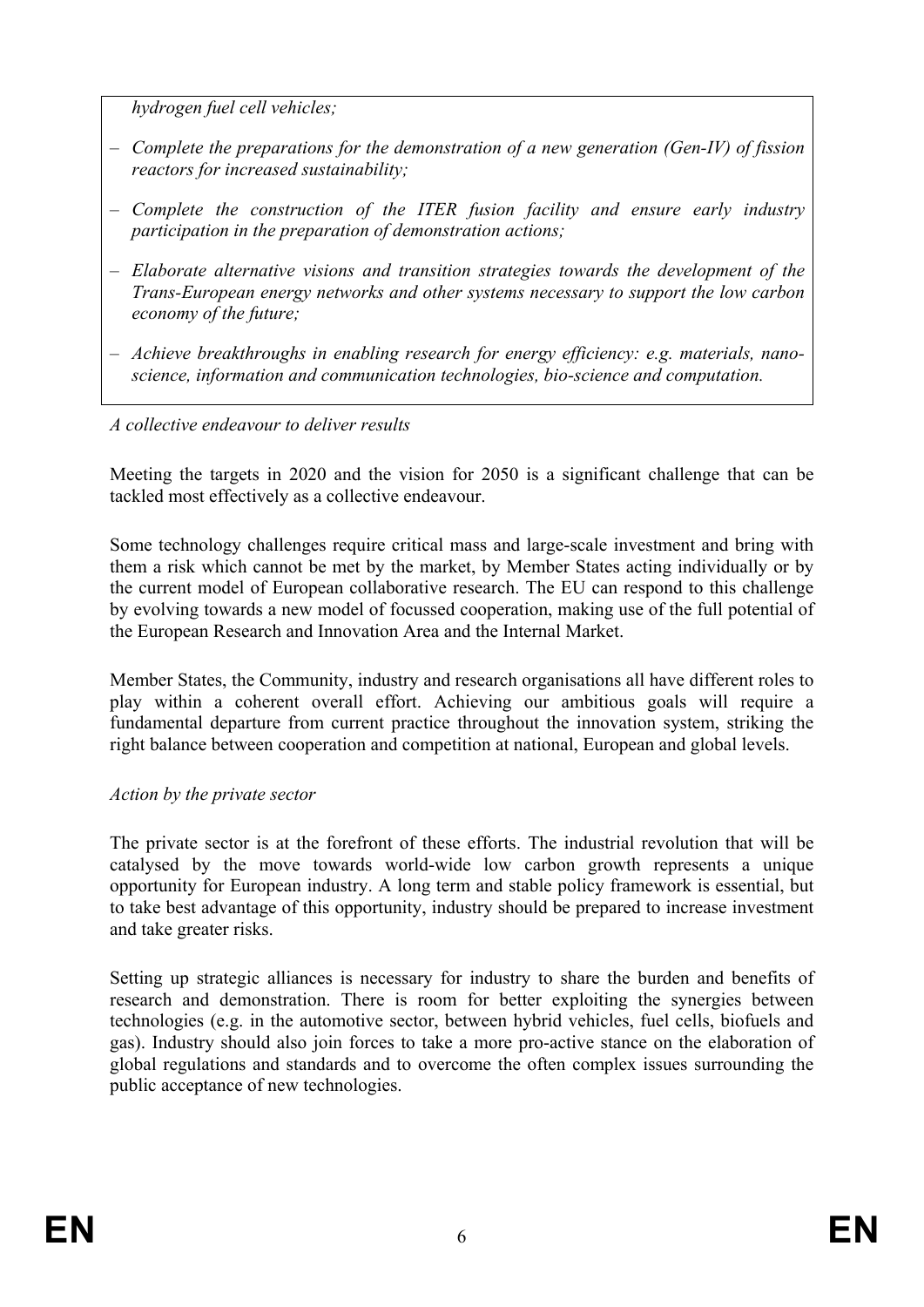Recent studies show that there is still room for substantial growth in private capital being invested in European clean energy<sup>4</sup>. The financial sector, including private equity and venture capital, needs to adapt their risk profiles to invest more in potentially high-growth small and medium size enterprises and spin-offs, to benefit from the huge prospects for low carbon technologies.

## *Action at national level*

Member States have to deliver their contributions to the 20% targets agreed for 2020, and to put their energy systems on a pathway toward decarbonisation by 2050.

A dedicated and substantial effort on energy technology can help achieve the targets in a way that maximises the benefits for Member States and limits the costs.

The actions of the Member States should aim at increasing investment and provide clear market signals to reduce the risks and stimulate industry to develop more sustainable technologies. For example, by designing smart incentive schemes that stimulate innovation and create value chains, rather than unduly distorting competition or subsidising technologies that have the highest short term potential.

Tax incentives<sup>5</sup> and Community instruments implemented at national level, such as Structural Funds, can be used to strengthen the research base, build innovation capacity, promote excellence and increase the human resources available to the sector. Strengthening the implementation, monitoring and review of national programmes and measures and seeking out a better coherence and alignment with other Member States and Community efforts would also pay dividends.

### *Action at Community level*

A new Community approach in the field of energy technologies is crucial to achieve the objectives of the SET-Plan. The Community is the vehicle that can:

- Enable the pooling of resources and sharing of risks to develop new technologies that offer huge potential but are currently far from market competitiveness and are beyond the means of individual countries.
- Facilitate strategic planning at both the technology and energy system levels to ensure a common approach to problems that have a cross-border dimension, such as networks, as well as to optimise the transition towards the energy system of the future.
- Permit a better gathering and sharing of data and information to support sound energy technology policy making and guide investment decisions.
- Ensure coherence and critical mass in international cooperation efforts.

<u>.</u>

<sup>4</sup> e.g. 'Global Trends in Sustainable Energy Investment 2007', United Nations Environment Programme and New Energy Finance Ltd.<br>
SOM(2006)728 s f 22.11.2006

COM(2006)728 of 22.11.2006 on the use of tax incentives in favour of R&D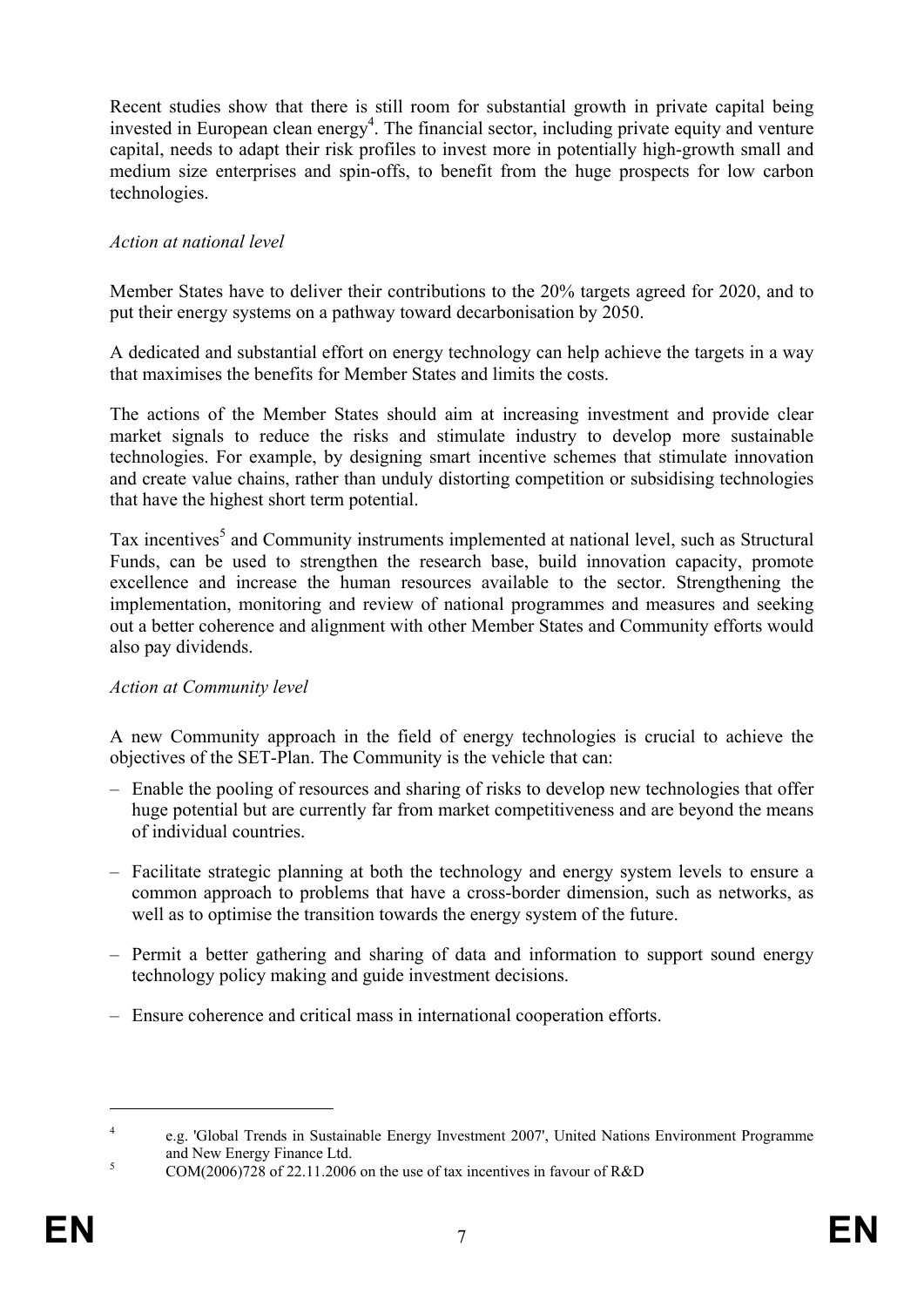– Address common problems and non-technological barriers, such as public acceptance and awareness of new technologies, to arrive at common solutions with wide applicability.

The Research Framework Programmes and the Competitiveness and Innovation Framework Programme are the main tools through which actors across the EU currently work together on technological innovation projects.

These Community programmes should be better used to catalyse the actions of Member States and the private sector, taking them to new dimension by evolving towards a paradigm of steering and co-financing joint programmes rather than projects. This calls for a change in the way these programmes are implemented. The proposed Fuel Cell and Hydrogen Joint Technology Initiative<sup>6</sup> is a prime example of such a change, with Community Research Framework Programme funding being used to co-finance a programme of research and demonstration with industry in a new, European public-private partnership.

### *Action at global level*

In a world in which energy demand is still increasing and Europe's share of greenhouse emissions is set to fall from 15% to 10% by 2030, a global effort and cooperation are needed to address the global challenges.

We need to take our international cooperation on energy technology to a new level, in the same way as the Emissions Trading Scheme is being used to catalyse the development of a global cap and trade system for carbon. If we are unable to create a global market appetite for low carbon technologies and ensure their widespread take-up, then achieving our ambitious goals could result in much wasted effort and resources – a high cost strategy for our business and society.

### **3. OBJECTIVES OF THE SET-PLAN**

We need to use the ambition and the targets of the Energy Policy for Europe to create a new European policy for energy technology.

Existing measures taken over recent years have provided a foundation for further EU action. The creation of European Technology Platforms has brought together stakeholders to define common research agendas and deployment strategies. The European Research Area (ERA)- Net instrument has initiated moves towards common research programming between Member States. Networks of Excellence have given research centres the opportunity to work together in specific fields.

Building on this momentum, the SET-Plan will focus, strengthen and give coherence to the overall effort in Europe, with the objective of accelerating innovation in cutting edge European low carbon technologies. In doing so, it will facilitate the achievement of the 2020 targets and the 2050 vision of the Energy Policy for Europe.

<sup>1</sup> 6

COM(2007)571 of 9.10.2007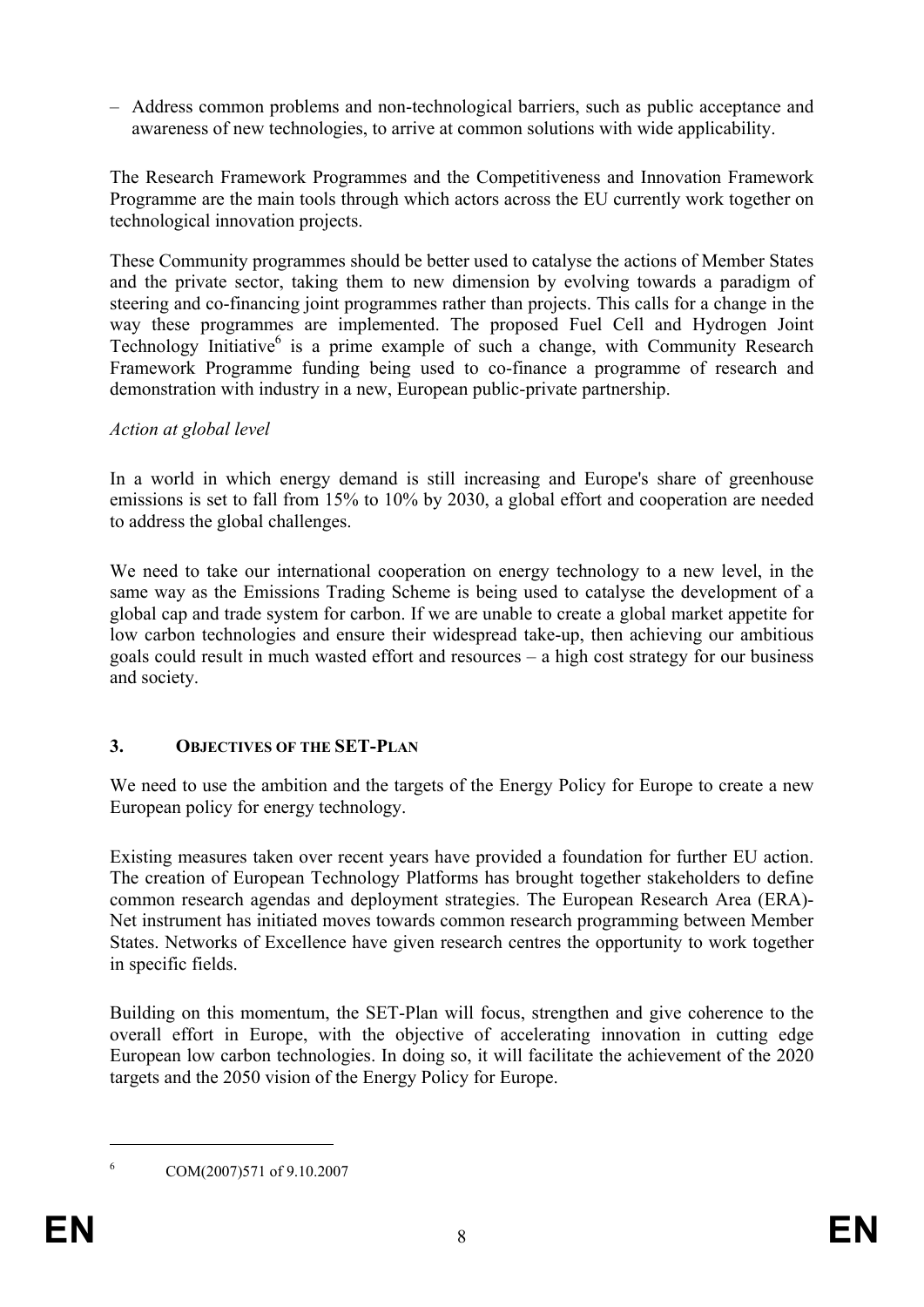The SET-Plan proposes to deliver the following results: (i) a new joint strategic planning, (ii) a more effective implementation, (iii) an increase in resources, and (iv) a new and reinforced approach to international cooperation.

## **4. JOINT STRATEGIC PLANNING**

A new way of working at Community level requires an inclusive, dynamic and flexible means of guiding this process, defining priorities and proposing actions – a collective approach to strategic planning. Decision-makers in the Member States, industry, and the research and financial communities have to start to communicate and take decisions in a more structured and mission-oriented way, conceiving and implementing actions together with the EC within a cooperative framework. We need a new governance structure.

## *European Community Steering Group on Strategic Energy Technologies*

To steer the implementation of the SET-Plan, reinforcing the coherence between national, European and international efforts, the Commission will, in early 2008, establish a Steering Group on Strategic Energy Technologies. The Group, chaired by the Commission, will be composed of high level government representatives from Member States. The mandate of the group will be to conceive joint actions, through coordinating policies and programmes, make resources available and monitor and review progress in a systematic manner, fully geared towards reaching our common objectives.

The Commission will organise a European Energy Technology Summit in the first half of 2009. The objective would be to bring together and engage all stakeholders in the entire innovation system, from industry to customers, as well as representatives of the European institutions, the financial community and our international partners. This event would be an opportunity to review progress, disseminate achievements and foster cross-fertilisation between sectors.

# *European Energy Technology Information System*

Effective strategic planning in the Steering Group requires regular and reliable information and data. To support the definition of energy technology objectives, as well as to build consensus around the SET-Plan programme, the Commission will establish an open-access information and knowledge management system. It will include 'technology mapping' (state of the art, barriers and potential of technologies) and 'capacities mapping' (financial and human resources) developed by the Commission's Joint Research Centre<sup>7</sup>. The system will assist the regular reporting of the progress of the SET-Plan and inform energy policy making through the Energy Market Observatory and the biennial Strategic Energy Review.

<sup>&</sup>lt;sup>7</sup> See Commission Staff Working Documents SEC(2007)1510 'Technology Map' and SEC(2007)1511 'Capacities Map'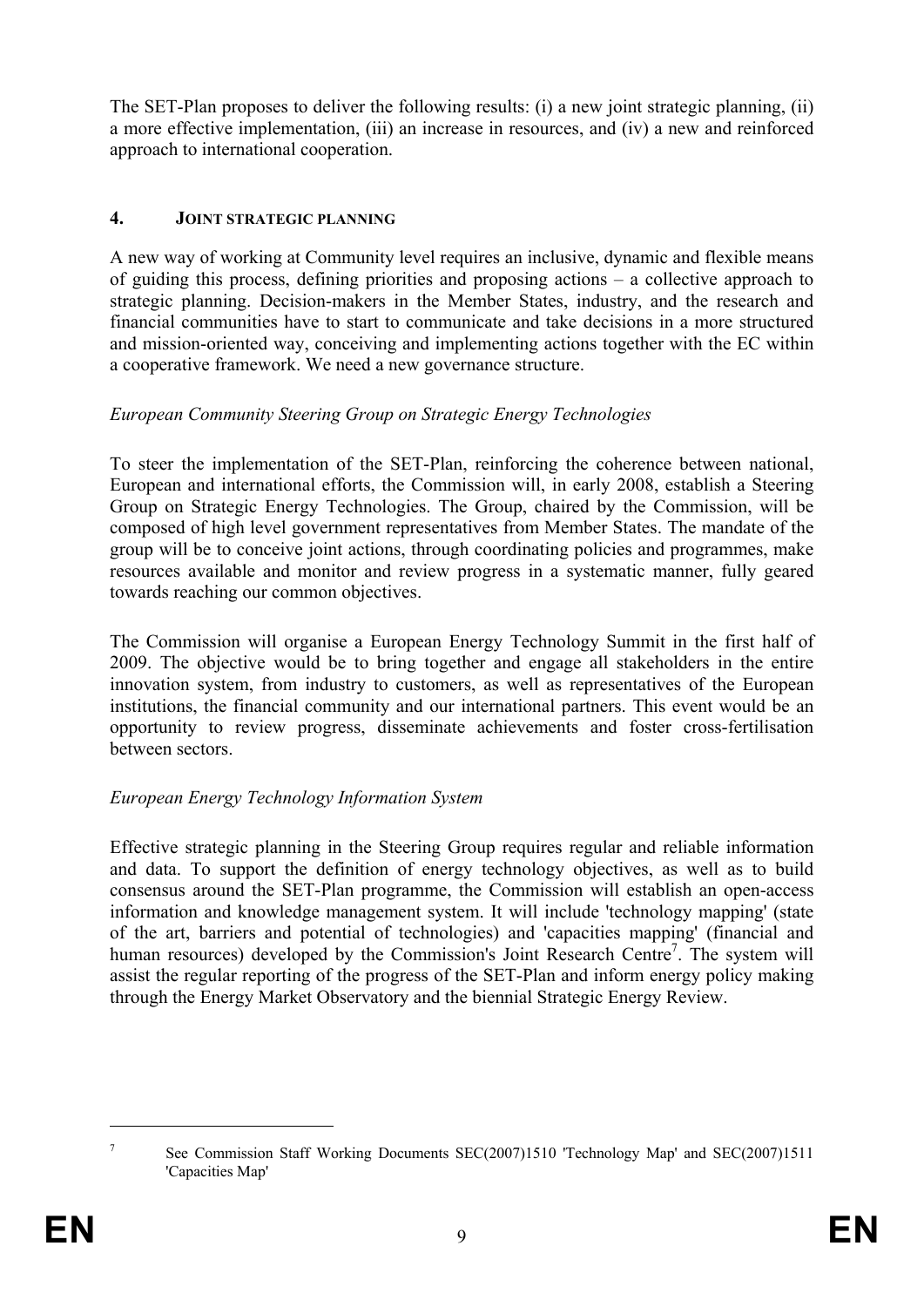### **5. EFFECTIVE IMPLEMENTATION - WORKING TOGETHER AT COMMUNITY LEVEL**

To accelerate the development and market introduction processes we need more focussed and powerful mechanisms that can leverage the potential of public intervention, European industry and researchers.

## **5.1. European Industrial Initiatives**

European Industrial Initiatives aim to strengthen industrial energy research and innovation by mobilising the necessary critical mass of activities and actors. Geared towards measurable objectives in terms of cost reduction or improved performance, they will focus and align the efforts of the Community, Member States and industry to achieve common goals. They will target sectors for which working at Community level will add most value – technologies for which the barriers, the scale of the investment and risk involved can be better tackled collectively.

Based on the results of the consultation process, the Commission proposes to launch the following new priority initiatives, starting in 2008:

- *European Wind Initiative:* focus on large turbines and large systems validation and demonstration (relevant to on and off-shore applications).
- *Solar Europe Initiative:* focus on large-scale demonstration for photovoltaics and concentrated solar power.
- *Bio-energy Europe Initiative:* focus on 'next generation' biofuels within the context of an overall bio-energy use strategy.
- *European CO2 capture, transport and storage initiative:* focus on the whole system requirements, including efficiency, safety and public acceptance, to prove the viability of zero emission fossil fuel power plants at industrial scale.
- *European electricity grid initiative:* focus on the development of the smart electricity system, including storage, and on the creation of a European Centre to implement a research programme for the European transmission network.
- *Sustainable nuclear fission initiative:* focus on the development of Generation-IV technologies.

The European Industrial Initiatives will be implemented in different ways, depending on the nature and needs of the sector and the technologies. For technologies with a sufficient industrial base across Europe they may take the form of public-private partnerships, while for other technologies which are prioritised by a few countries, they may take the form of joint programming by coalitions of those interested Member States. Where appropriate, a combination of 'technology push' and 'market pull' instruments may be used. The European Technology Platforms will assist in the preparation phase.

Two on-going energy programmes serve as illustrative examples of SET-Plan initiatives: the European fusion research programme and its flagship 'ITER' and the proposed Joint Technology Initiative on 'Fuel Cells and Hydrogen'. Other related industrial initiatives are the Single European Sky air traffic management research programme (SESAR) that will improve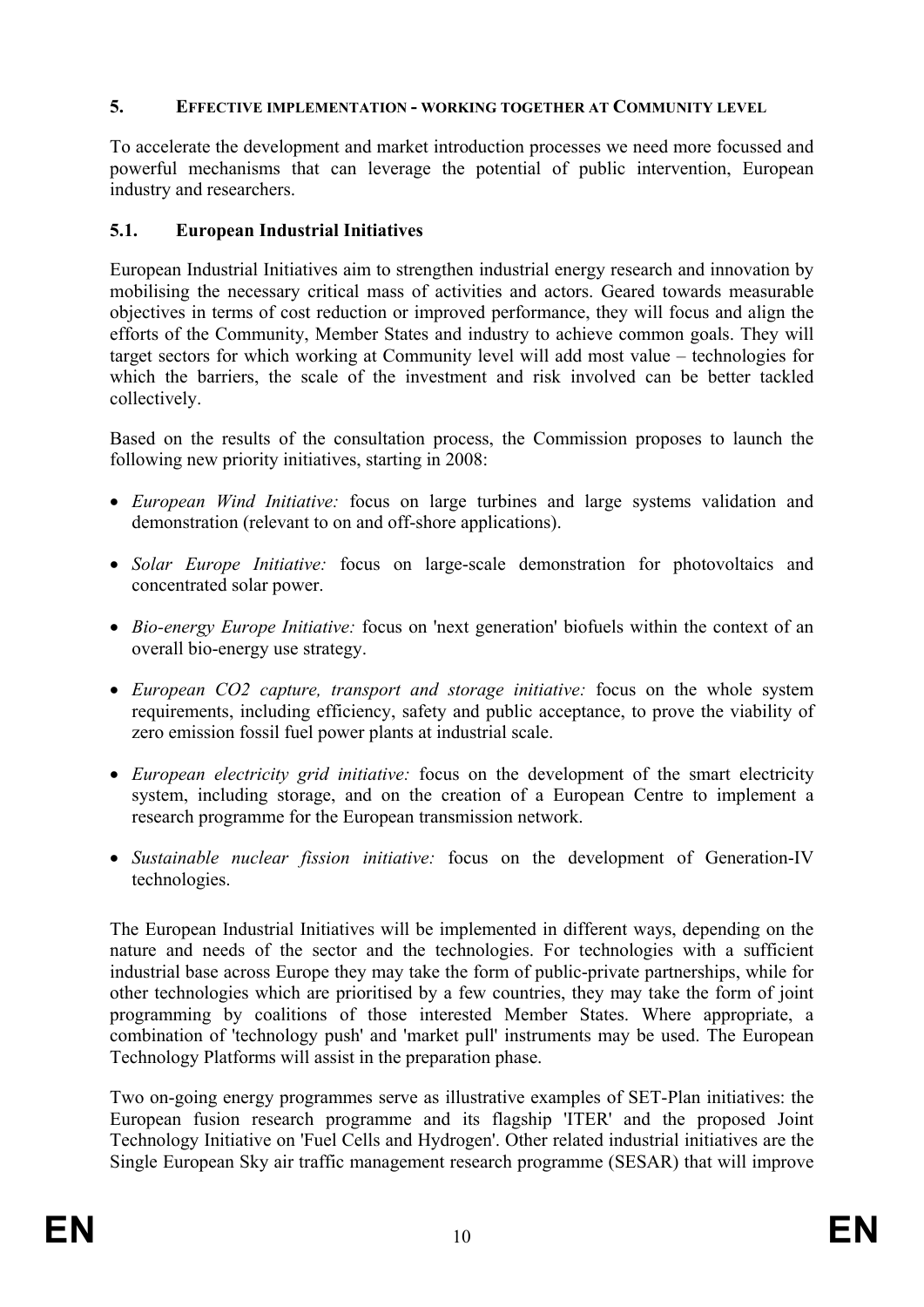the energy efficiency of the aviation system and the proposed Joint Technology Initiative 'Clean Sky<sup>8</sup> that aims to enhance the energy efficiency of aviation engines.

## **5.2. Creation of a European Energy Research Alliance**

Europe has strong National Research Institutes for Energy as well as excellent research teams working in universities and specialised centres. However, even if they pursue similar objectives, they define strategies and work plans individually. Traditional instruments (e.g. projects and networks) to coordinate their efforts are no longer sufficient. Greater cooperation at Community level will deliver a more effective use of resources.

The Commission proposes to create a *European Energy Research Alliance*. To launch the process the Commission will, in the first half of 2008, open a structured dialogue with the CEOs of the National Research Institutes and bodies of a similar character (e.g. higher education establishments) with significant programmes. The mandate will be to bring about a move from today's model of collaborating on projects towards a new paradigm of implementing programmes. The aims are to align these programmes with the SET-Plan priorities, network existing but disperse capacities and build durable partnerships with industry.

Examples of potential joint programmes that could be channelled through the Alliance include basic energy science, enabling and breakthrough technologies and advanced energy efficiency. The *European Institute of Technology* could provide an appropriate vehicle to realise this ambition, through a Knowledge and Innovation Community on energy and climate change.

# **5.3. Trans-European energy networks and systems of the future**

To achieve a sustainable, interconnected European energy system will require massive energy infrastructure change as well as organisation innovation. It will happen over decades, transforming the energy industry and infrastructures, and represent one of the most important investments of the  $21<sup>st</sup>$  century. Very diverse sectors will be affected, not only energy, environment and transport, but also information and communication technologies, agriculture, competition, trade and others. This will require a multidisciplinary approach to issues that are increasingly interconnected.

To plan and develop future infrastructures and policies, it is essential to have a good understanding of the full implications and logistics of new energy technology options.

The Commission proposes to initiate in 2008 an action on *European energy infrastructure networks and systems transition planning*. It will contribute to optimise and harmonise the development of low carbon integrated energy systems across the EU and its neighbouring countries. It will help the development of tools and models for European level foresight in areas such as smart, bi-directional electricity grids, CO2 transport and storage and hydrogen distribution.

SESAR COM(2005)602 of 25.11.2005, Fuel Cell and Hydrogen Joint Technology Initiative COM(2007)571 9.10.2007, and 'Clean Sky' Joint Technology Initiative COM(2007)315 of 13.06.2007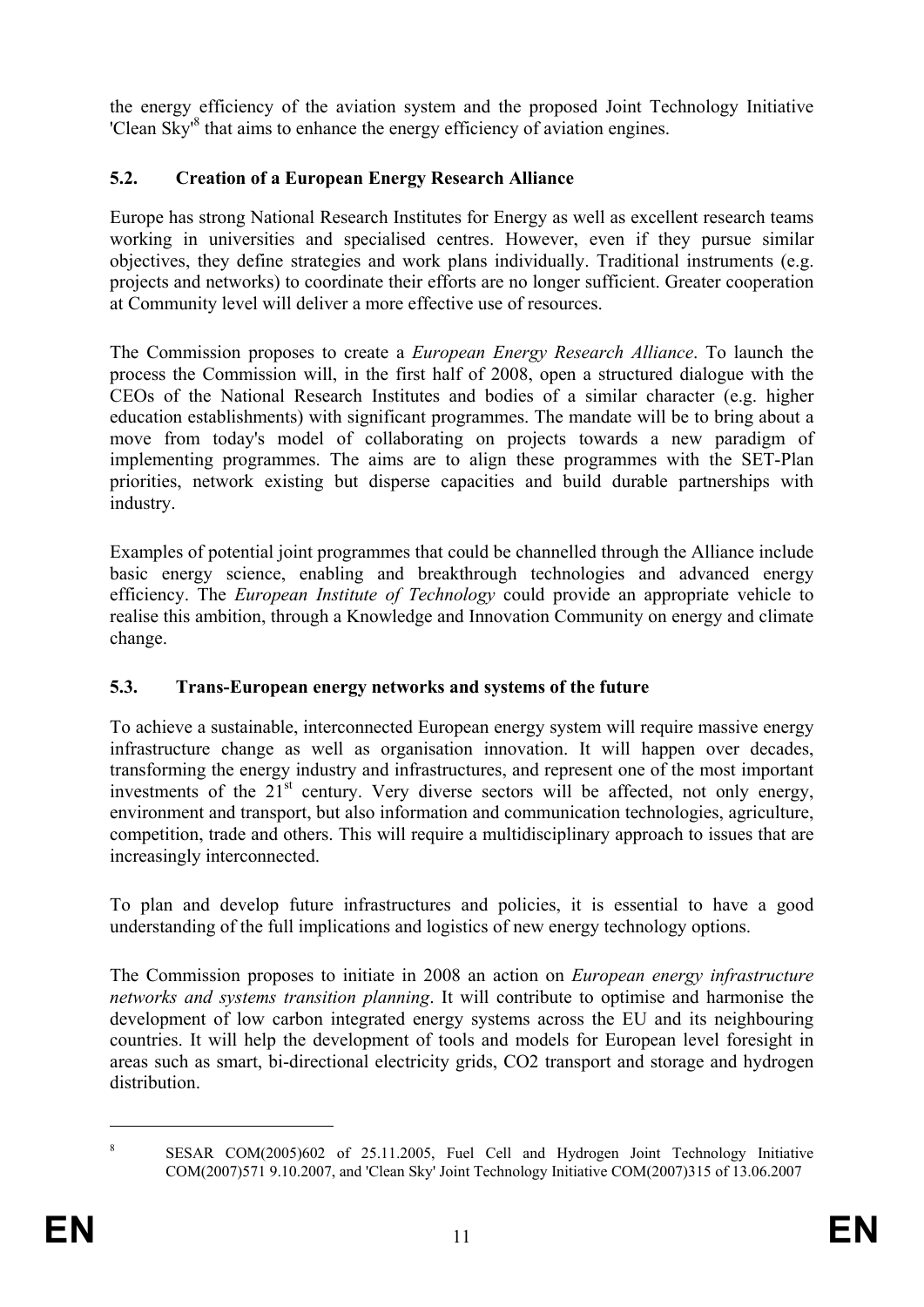### **6. RESOURCES**

It is essential to address the mismatch between the sheer magnitude of the energy and climate change challenge and the current levels of research and innovation effort.

Implementation of the SET-Plan will help overcome the fragmentation of the European research and innovation base, leading to a better overall balance between cooperation and competition. Encouraging more focus and coordination between different funding schemes and sources will help to optimise investment, build capacity and ensure a continuity of funding for technologies in different phases of development.

Two challenges need to be addressed: *mobilising additional financial resources,* for research and related infrastructures, industrial-scale demonstration and market replication projects; and *education and training* to deliver the quantity and quality of human resources required to take full advantage of the technology opportunities that the European energy policy will create*.* 

### *Increasing investment*

Recent studies (e.g. the Stern Report, the Intergovernmental Panel on Climate Change reports and the International Energy Agency) confirm that increased energy research and innovation investment, to at least double the current levels, will deliver substantial benefits. Deployment incentives may also need to increase by two to five times.

The increased budgets of the Seventh Framework Programmes of the European Communities, as well as the Intelligent Energy-Europe Programme, are a step in the right direction. In the former, the average annual budget dedicated to energy research (EC and Euratom) will be  $E886m$ , as compared to the  $E574m$  of the previous programme. The Community's commitment to the ITER fusion programme has been instrumental in securing this budget increase. Further resources increases are similarly required to finance the proposed European Industrial Initiatives and the European Energy Research Alliance.

The European Investment Bank is also dedicating more resources to energy projects (5-7 b€) in the coming years). First results from the new Risk Sharing Finance Facility confirm that it is opening up wider financing opportunities for research and demonstration projects in the renewables and energy efficiency sectors.

Some Member States are already progressively increasing national energy research funding. Others should follow suit, with the aim of doubling the overall effort in the EU within three years. The Commission will monitor progress towards this objective within the context of the Lisbon process.

The Commission intends to present a *Communication on financing low carbon technologies* at the end of 2008. The Communication will address resource needs and sources, examining all potential avenues to leverage private investment, including private equity and venture capital, enhance coordination between funding sources and raise additional funds. In particular, it will examine the opportunity of creating a new European mechanism/fund for the industrial-scale demonstration and market replication of advanced low carbon technologies and will consider the costs and benefits of tax incentives for innovation.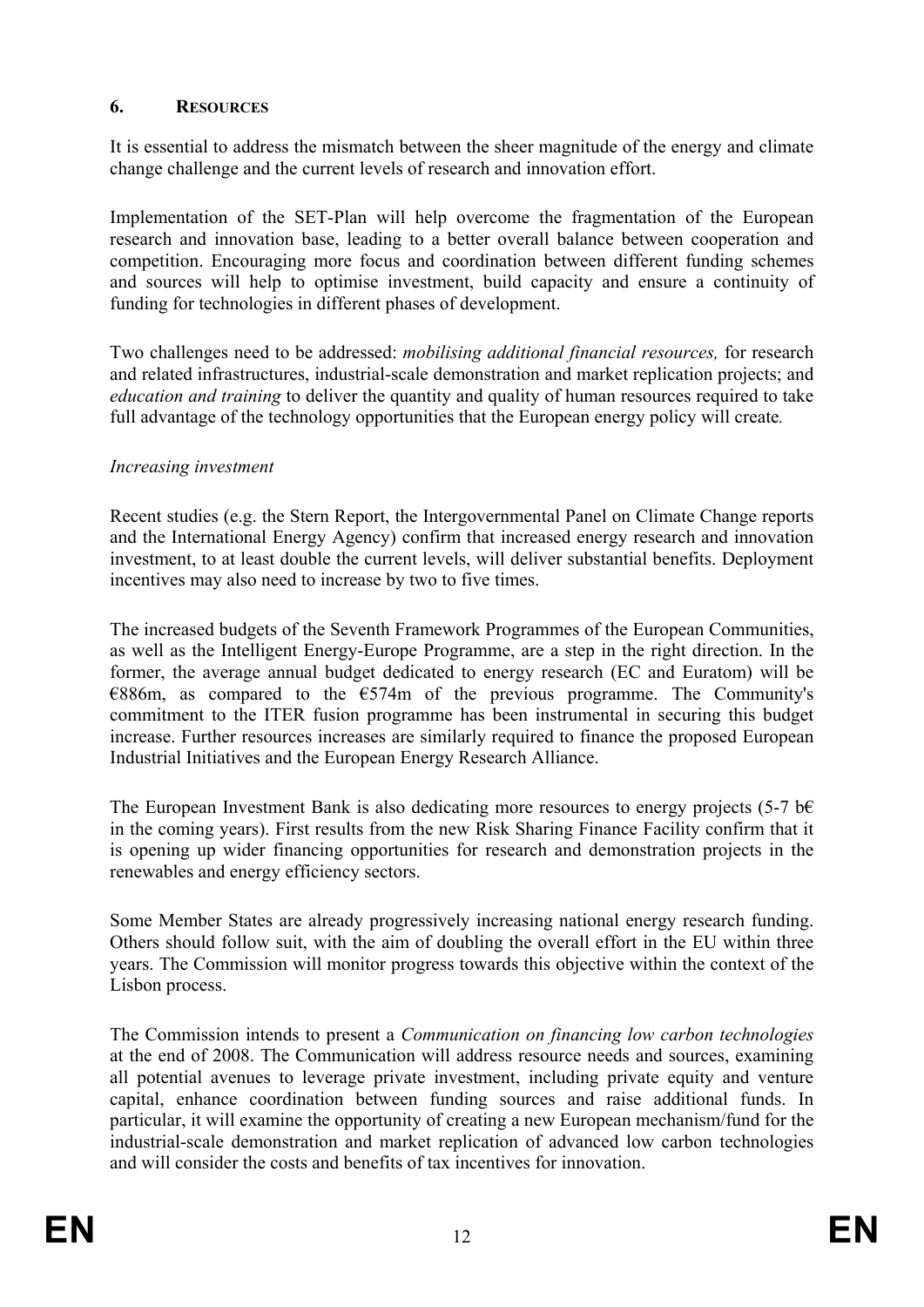In preparing this Communication, the Commission will draw on the expertise of governments, industry and the research, energy and financial communities.

### *Expanding the human resource base*

To increase the quality and the number of engineers and researchers capable of facing the new energy innovation challenges, the Commission will use, in particular, the Marie Curie Actions of the Research Framework Programme, to boost the training of researchers in the energy field. The actions of the SET-Plan, such as the European Industrial Initiatives and the European Energy Research Alliance will further generate education and training opportunities, with the aim that they create an attractive working environment for the best researchers in Europe and world-wide.

Member States' own actions to increase the human resource base should be better coordinated to maximise synergies and increase mobility in a sector already under severe pressure due to the lack of young people entering the field. The co-funding of joint programmes should be prioritised.

# **7. INTERNATIONAL COOPERATION**

International cooperation, for example on research or the setting of international standards, is vital to stimulate the global development, commercialisation, deployment and access to low carbon technologies.

With developed countries, where competition is a key element, it is crucial to ensure more cooperation on 'public good' research, such as on safety and public acceptance, as well as on longer-term frontier research.

For developing and emerging economies, the Community interest lies more in helping those countries develop and grow in a more sustainable manner, while building new market opportunities for EU industry and ensuring effective collaboration in accessing and developing resources. Options for further engaging and cooperating with such countries include: networking energy technology centres; setting up large-scale demonstration projects on technologies with the highest potential in those countries; increasing the use of innovative financing mechanisms, such as the Global Energy Efficiency and Renewable Energy Fund; reinforcing the use of the Kyoto Protocol mechanisms, notably the Clean Development Mechanism for investments in emissions reduction projects, if the post-2012 international agreement on further CO2 reductions is reached.

The measures proposed in the SET-Plan (e.g. the Steering Group, European Industrial Initiatives and the European Energy Research Alliance) should bring about a reinforced international cooperation strategy. We also need to ensure that the EU increasingly speaks with one voice in international fora, where appropriate, to achieve a more coherent and stronger partnership effect.